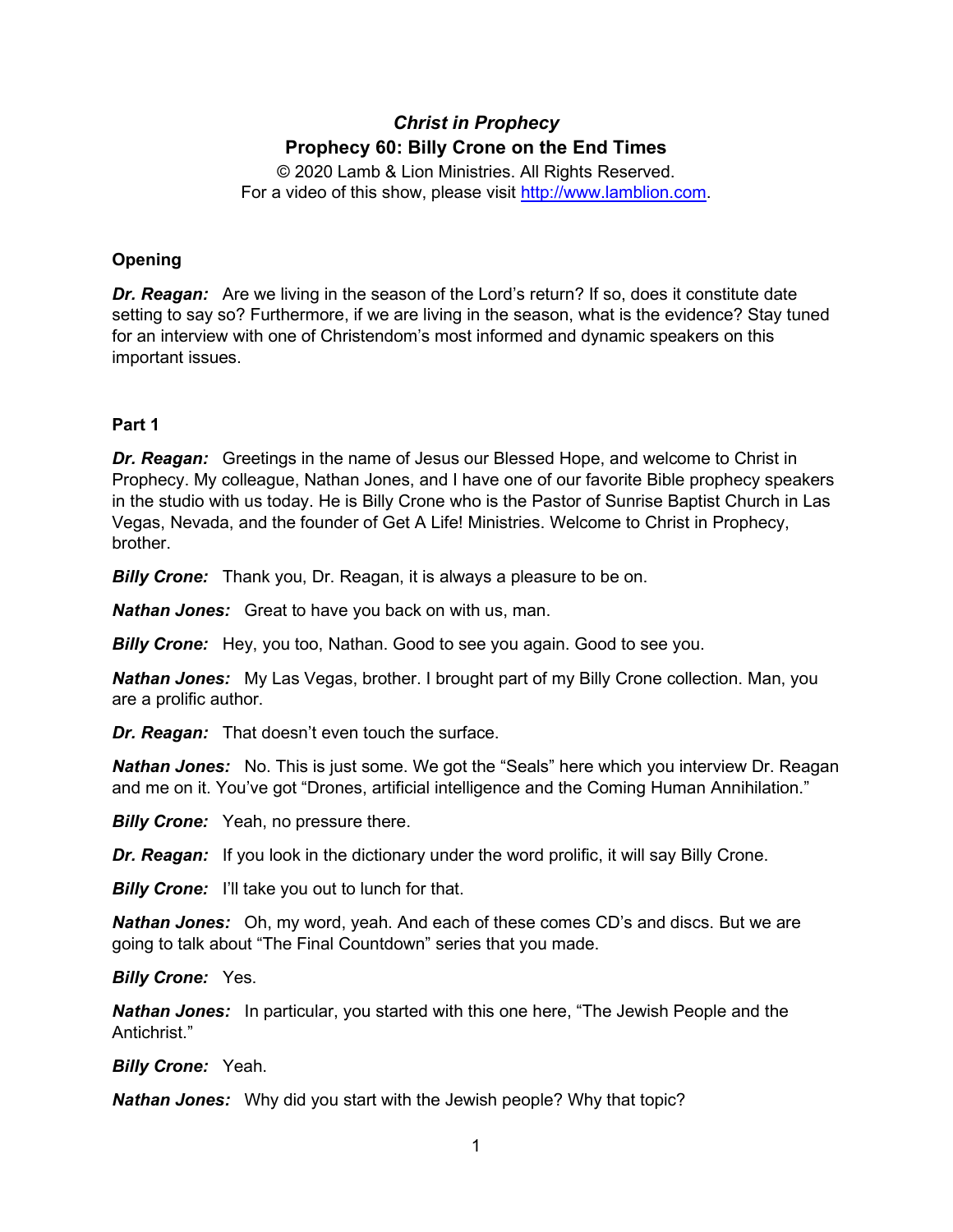#### *Dr. Reagan:* Why didn't you start with something like the Rapture for example?

**Billy Crone:** Well, believe it or not, most people don't realize how important the Jewish people is two-fold, number one in understanding the Bible period, but and certainly understanding Bible prophecy and future events. Let me explain that. Way back Old Testament, New Testament the common thread throughout the scripture is the Jewish people. And if you get the Jewish people wrong, and their identity, how that fits with the Church, you are going to mess everything up, including, again, future events. Genesis 3:15 of course we have the great promise from God after the Fall of man, in the very beginning, the Garden of Eden, God makes the amazing promise that from the seed of the woman is going to one day, come and crush the head of the serpent. Now, who's that? Well, obviously it is Jesus. But how did that happen? Well, keep reading the Old Testament in Genesis and then eventually you have God raising up Abraham out of the Ur of the Chaldees. And what happened from that? Well, that came forth the Jewish people. Who came out of that? Of course, King David. And then of course you have the Abrahamic Promises, you've got the Davidic Promises that one from the lineage of David would rule and reign over the whole planet. And eventually you keep reading through the Old Testament and it promise of the coming Messiah. Well, who is the Messiah? Jesus. Well, Jesus was Jewish. The disciples were Jewish. The early Church before Paul and Barnabas go out on their journeys was all Jewish. And so, our very heritage, our salvation is wrapped up in the story from the Old Testament, to today through Jesus. But that's not just that, if you keep reading the Bible when it comes to future events its all about the Jewish people, including the seven-year Tribulation. The seven-year Tribulation is all about the Jewish people, they're the object of focus not the Church. The seven-year Tribulation is the final week of Daniel's Seventy Week Prophecy. It is the time of Jacob's Trouble. It's not the Churches troubles, its not Peter's demise or Paul's doom. The Church wasn't even in existence for another 570 years later when that time frame was written about as that the final week of that prophecy. But, even past that, so, the Church has nothing to do with that because it's about the Jewish people, the future seven-year Tribulation. But also, after the Second Coming of Jesus, Revelation 19 what's He going to do? He is going to fulfill the unconditional eternal promises that God made to the Jewish people way back in the Old Testament that Jesus is going to rule and reign on the planet from Jerusalem. Not New York, not Beijing, again Jewish mindset context. And that He is going to renovate the planet. And then even after that final rebellion at the end of the Millennium there is the Great White Throne Judgment. And then what happens? The state of Eternity. You've got the New Heavens, the New Earth, the New Jerusalem. Again, throughout the whole of scripture the Jewish people, past, present, and future, if you get it wrong on that you are going to mess everything up, so we start with that.

*Dr. Reagan:* Well, Billy, you obviously are confused, because the vast majority of all Christian groups on planet earth today both Protestant and Catholics say there is no future for the Jews. God washed His hands of them in the First Century because they killed the Messiah. And He has no purpose left for them in the end times. And therefore, all those references in the book of Revelation are talking about the Church.

**Billy Crone:** Yeah, well, unfortunately the people need to stop listening to the pope and start reading their Bible, because that is a lie, I'll say this, it is a lie from the pit of Hell.

*Nathan Jones:* It is.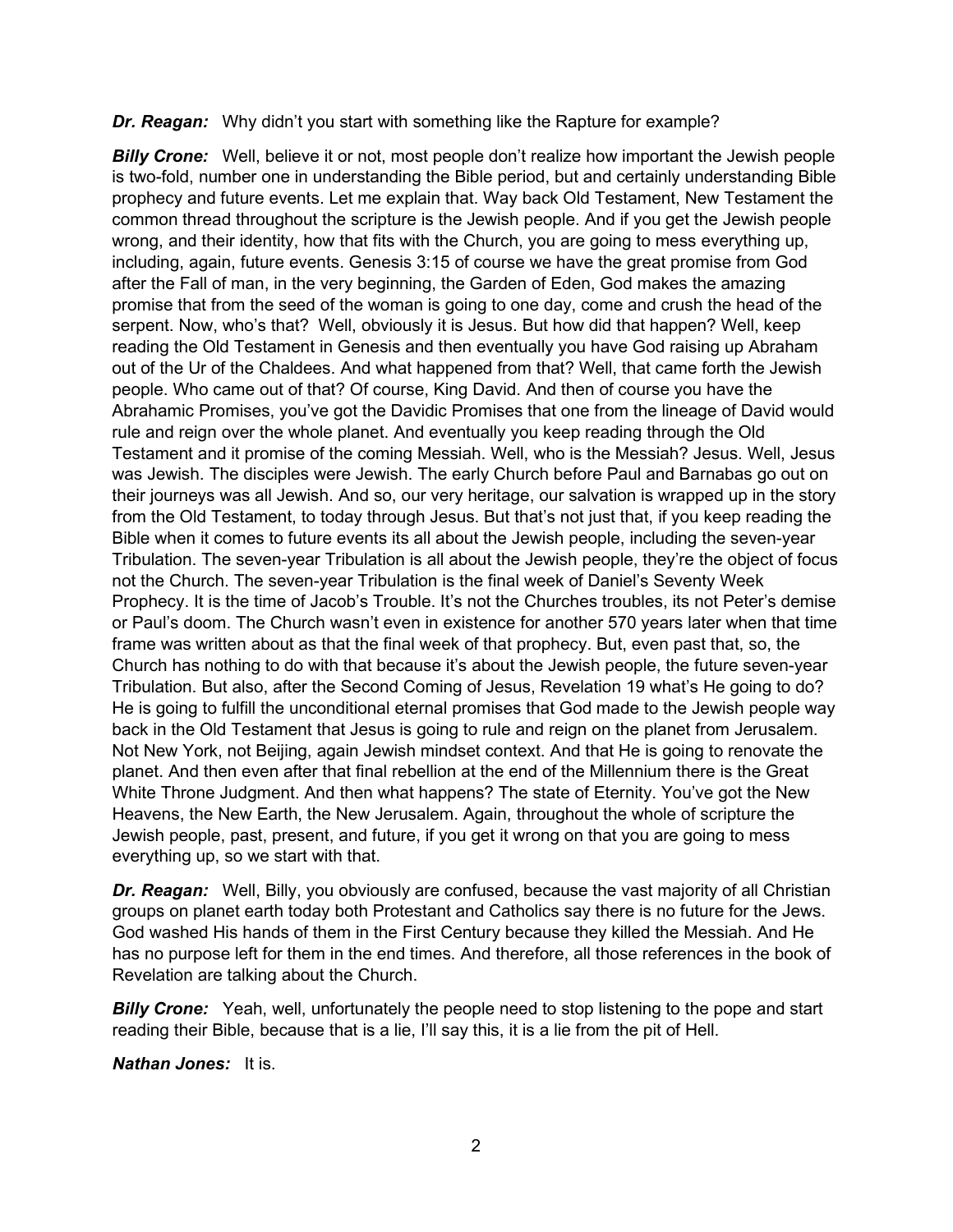*Billy Crone:* That is one of the biggest lies that is producing Anti-Semitism not only around the world, but even here in America.

*Dr. Reagan:* That's right. The idea that the Church has replaced Israel.

**Billy Crone:** Which again is ridiculous. Again, the Church is going to be gone prior to the seven-year Tribulation. Why? Because God is not done with the Jewish people. And how do you get past even passages, even in the New Testament Romans chapter 11 when Paul deliberately says basically Church don't get a big head.

*Dr. Reagan:* You jump over Romans 9-11.

**Billy Crone:** Yes, exactly. And that's unfortunate what they do, but he says they are under a temporary blindness or hardness. It is not permanent; God is not done. Now, why is that important for you and I to understand? Because again, number one, people keep trying to cram the Church into a time frame that they have nothing to be part of it and it is about the Jewish people. The seven-year Tribulation is basically God's discipline tool, if you will, to wake up the Jewish people because He is not done with them. That they would see that Jesus is their Messiah. They missed it the first time, they are going to get it and wake up in the seven-year Tribulation, so it is kind of good news bad news. But they keep trying to cram the Church in there when the Church is not the focus. Now, why is it important to understand the different dichotomies of God's plan for the Jewish people that is still in play, even though it is temporary blindness, and the Church? Because again that keeps the Church out of the seven-year Tribulation which is biblical, number one, but think about it when people put the Church in the seven-year Tribulation to me that is a form of Replacement Theology. Because the scripture says that the Jewish people are the focus of the seven-year Tribulation, but you are replacing that by saying, "No, the focus is the Church, and somehow you have to survive." Plus, if in fact God made unconditional eternal promises, and He did in the Old Testament, okay, to the Jewish people, and if arbitrarily you say, "Nope, nope He's apparently not going to fulfill those because now the Church has replaced Israel and it is all the focus on the Church." Then wait a second, if He didn't keep promises to them that were supposed to unconditional and eternal, then how are we supposed to have any sign of security that He is going to keep our unconditional promises?

*Dr. Reagan:* Absolutely.

*Nathan Jones:* Absolutely.

*Nathan Jones:* It's crazy.

*Dr. Reagan:* Beautiful point. An important point. Yeah.

*Nathan Jones:* Billy, I noticed in your book, "The Final Countdown" in volume 1 it deals with the Jewish people and the Antichrist. You dedicate five chapters to the Temple. Why so much on the Temple?

*Billy Crone:* Well, part of it was we were there not too long ago, and actually was at the Temple Institute and getting to see these things with my own eyes.

*Nathan Jones:* Not the Temple itself.

*Billy Crone:* But not the Temple itself, but the articles that they are making for this Temple. And the reason why the Temple is so important is because the scripture is clear that you have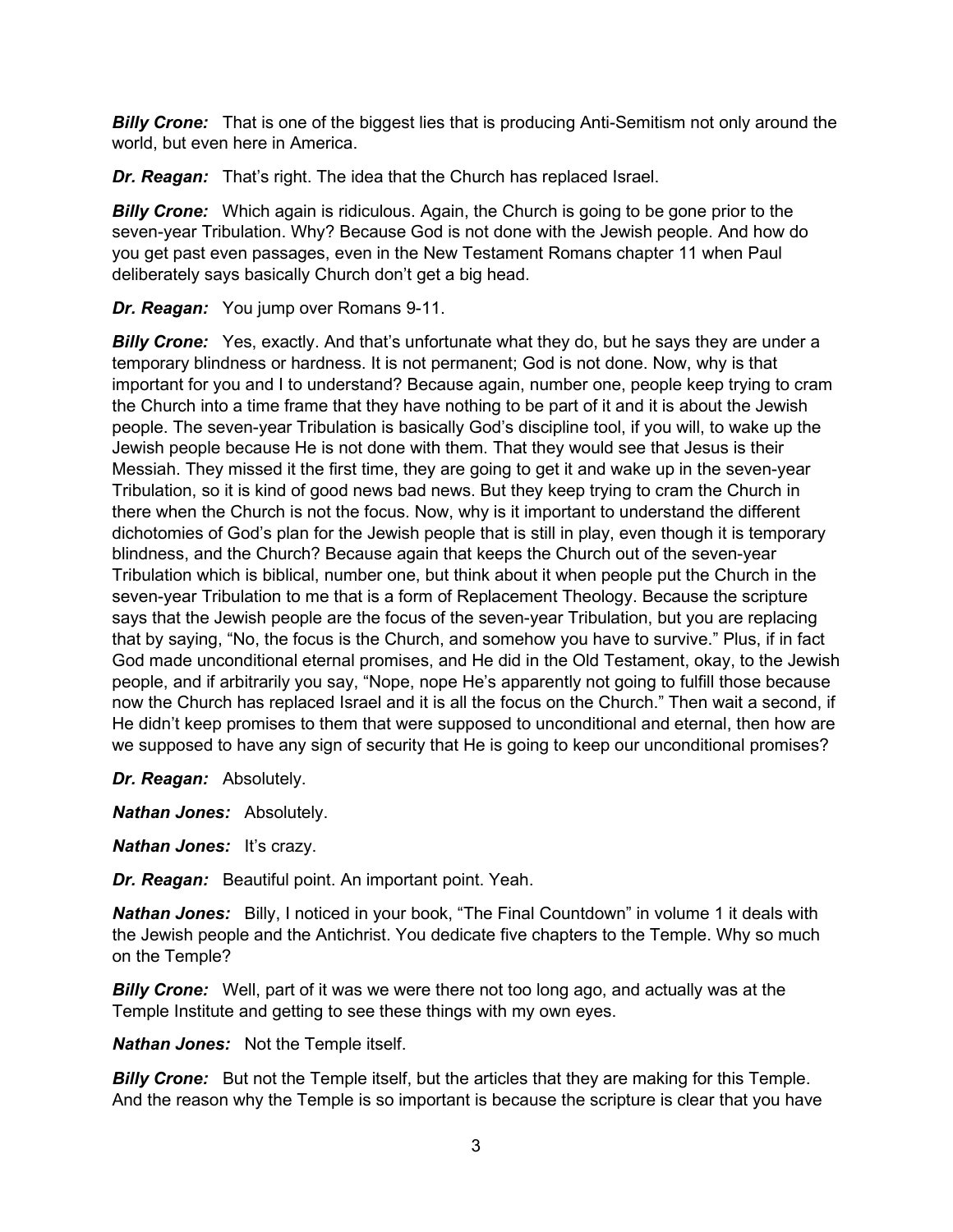this event called the Abomination of Desolation, again Daniel talks about that, Jesus talks about that in Matthew 24. Paul talks about that also in Thessalonians. Where basically at the halfway point of the seven-year Tribulation the Antichrist goes up into apparently a rebuilt Jewish Temple.

*Nathan Jones:* Which doesn't even exist.

*Billy Crone:* And he is going to declare himself to be God. Right? And after that he is going to, unfortunately, another holocaust is coming on the Jewish people; Zechariah tells us two-thirds are going to be annihilated. God is going to sovereignly going to protect, Revelation 12, onethird of them because again He is not done with them. But that tells you at the mid-way point of the Seven-year Tribulation there is going to be a Temple. So, if that is going to come to pass, then are there any signs right now today that the Jewish people really are preparing for a Temple? Absolutely.

*Nathan Jones:* Yeah, how close are we to that?

**Billy Crone:** Oh, man, basically every article that you could think of is not coming, it's already been done. They've been working on this for years, including, they have three different reports from different Rabbis who they even believe they know where the Ark of the Covenant is, and it is not in Ethiopia, they laugh at that. They say, "We know where it's at." And basically, when the time comes we are going to go get it.

*Dr. Reagan:* They believe it is under the Temple Mount.

**Billy Crone:** Absolutely. Absolutely.

*Dr. Reagan:* In a certain vault there.

*Billy Crone:* Yeah.

*Nathan Jones:* Because there are catacombs all underneath the Temple Mount.

*Billy Crone:* Yeah, and we went under there and basically were shown, some people say, "It is right over there behind that wall." But be that as it may they've got every article you could possibly think of is done. And they are spending millions and millions of dollars on this.

**Dr. Reagan:** One time I asked them, I said, "How in the world are you going to get the Temple up quickly?" Because they were saying, "We are going to get it up quickly." And they told me, they said, "What we plan to do is if we are given the word today we'll have the Temple up tomorrow." I said, "How?" "Because we would set up a Temple like the Tabernacle of Moses and then start building the permanent Temple around and above it. But we'll just set up the Tabernacle of Moses."

**Billy Crone:** Yeah. And I agree with you, Dr. Reagan, too, believe you me they are not going to mess around. If they can finally work out a deal, quote "deal" and get permission.

*Nathan Jones:* Yeah, how are they going to get permission? Because right now something very big up there, right?

*Dr. Reagan:* Let me tell you how I think they are going to do it, I think, now this is just my--

*Nathan Jones:* To get rid of the Dome of the Rock?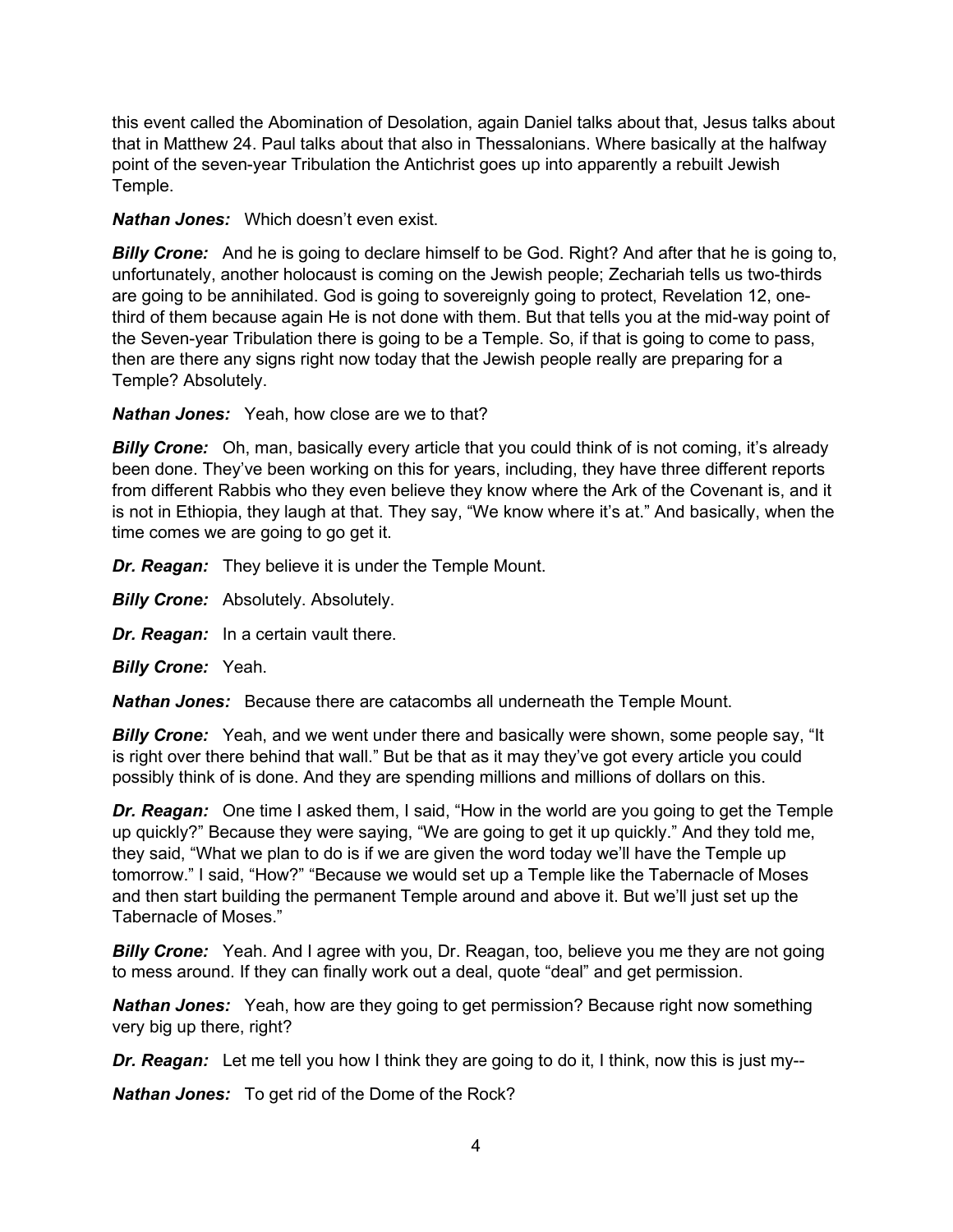*Dr. Reagan:* No, I think what is going to happen is that is says that when the invasion of Gog and Magog occurs there is going to be an incredible earthquake, it says all the walls will come down. I believe that earthquake is going to destroy the Dome of the Rock, and the Jews will be ready to build.

*Nathan Jones:* What is interesting too, as a result of the Gog and Magog War is the destruction pretty much of Islam in the Middle East. So, that would not be an issue anymore with Islam keeping control of the Temple Mount.

*Dr. Reagan:* Every time a war breaks out over there I pray that one of those missiles they are shooting into Israel will land on the Dome of the Rock.

**Billy Crone:** Well, either way, we know it is going to happen.

*Dr. Reagan:* Yeah.

**Billy Crone:** It is going to happen because it is in the seven-year Tribulation, that is pretty cut and dry. But again, they've got the priesthood has been trained for years. They even have picked already, believe it or not, a high priest, Rabbi Baruch Kahane, they've already got the high priest. They're already doing the ceremonies again. They are even doing animal sacrifices again.

*Dr. Reagan:* They have the architectural plans drawn.

**Billy Crone:** In 3-D. You can actually go online right now through the Temple Institute. And it is really wild when you look at it, it is surreal because it is 3-D animated based on the plans. And going like, am I looking at the actual, granted animated, but still Temple that is going to be in the seven-year Tribulation.

*Nathan Jones:* Or the menorah that is outside the Western Wall in a glass case. You can see the actual menorah that is supposed to be in the Temple.

*Dr. Reagan:* I assume that you believe we are in the season of the Lord's return.

**Billy Crone:** Well, absolutely. We can't be date setters. I don't care how nifty somebody is with a calculator, or how many math degrees you have.

*Dr. Reagan:* So, you are saying that to say we are in the season of the Lord's return doesn't mean you are a date setter.

*Billy Crone:* No, it's not, and that's common sense. You know Jesus gives us signs of the time. You know when it is getting close when you see this birth pains, these events escalating, whether it is the signs of the Jewish Temple, or the Jewish people coming back on the scene and things of that nature, it is getting close. God doesn't give us the exact day nor the hour, of course because what would we do? We would goof off until the very end. No, seriously. And not just for the Christian, but for the non-Christian. Well, if He is coming back, I guess I better get saved now.

*Nathan Jones:* Eat drink and be merry.

**Billy Crone:** It doesn't happen that way.

*Dr. Reagan:* Yeah, I'll get straight with Him tomorrow.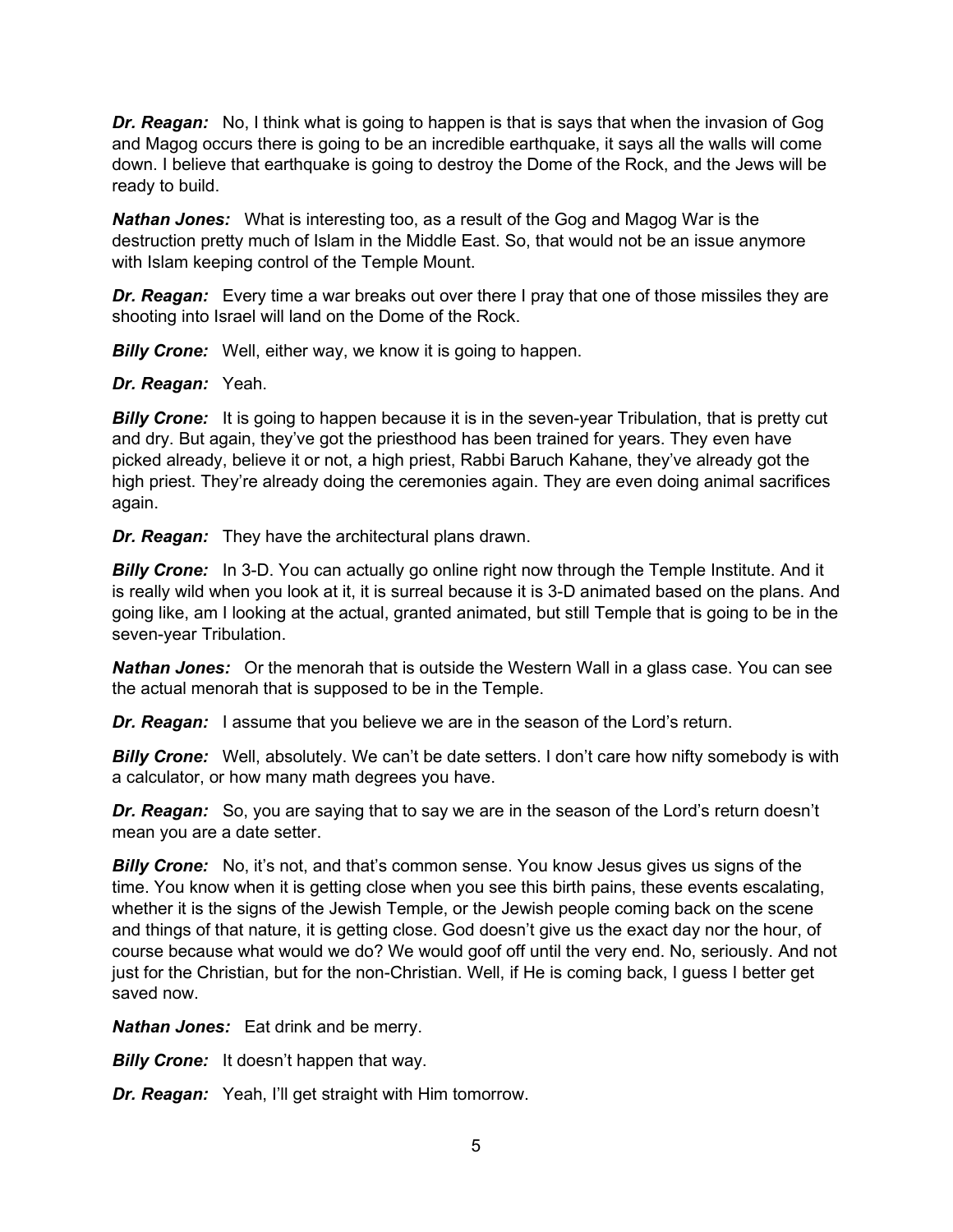*Billy Crone:* Exactly, and God know that of course, so I think that is common sense. But, He does give us signs when it is getting close. So, if you are a Christian you need to finish strong, you need to be about the Father's business. Don't get distracted in this world. Get busy sharing the Gospel. If you're not saved, you better get saved now.

*Dr. Reagan:* You know when people say that God has no purpose for the Jews in the end time I always think about the fact that Jesus Himself said, "I will not come back to this earth until the Jewish people are willing to say, "Baruch haba b'shem Adonia" "Blessed is He who comes in the name of the Lord." I would say that is a pretty important role on their part.

**Billy Crone:** Yeah, absolutely. And that is why the Scripture is clear God is not done with them. But the point of us seeing this Temple, if we see the logical point, we are not date setters, but if we see this Temple being built that we know the Antichrist will commit his dastardly deed, the Abomination of Desolation in the half-way point, and we leave prior to the seven-year Tribulation. We don't know the date or the hour, but man it is getting close. Our departure, the Rapture.

*Dr. Reagan:* Folks, we are going to take a brief break and when we come back we are going to talk about volume 2 of his "Final Countdown" series about modern technology.

### **Part 2**

*Nathan Jones:* Welcome back to Christ in Prophecy and our interview with Bible prophecy expert, Billy Crone. Well, Billy let's address your second book in the "Final Countdown" series "Modern Technology."

### *Billy Crone:* Yes.

*Nathan Jones:* How do you see modern technology helping us understand Bible prophecy?

*Billy Crone:* Well, I think it is really important, modern technology is almost like a sleeper sign I call it, it is something that we are completely immersed in, we take it for granted. Our very lives depend upon it, and we don't even think about it. But it is a huge mega sign that we are living in the last days. Also, I think it helps to dispel the scoffer that Peter talked about that would come in the last days. And we certainly are living in those days when people scoff at the Bible. And one of the things they scoff about that He mentions there is, "Oh, where is the Lord's coming? You Christians have been saying Jesus is coming back for 50 years now, and nothing ever changes."

### *Nathan Jones:* Nothing's changed.

*Billy Crone:* Excuse me, not when you understand modern technology. Modern technology when you see things that are happening in our lifetime, including even just the last few years, have everything to do with events recorded for us dealing with Bible prophecy.

*Dr. Reagan:* Give us some examples.

**Billy Crone:** Yeah, some classic examples of course would be the two witnesses, Revelation chapter 11 and it says there that these people are going to, the world is going to be gazing on these two bodies there, lying in the streets for 3 ½ days. Well, stop right there. The Apostle John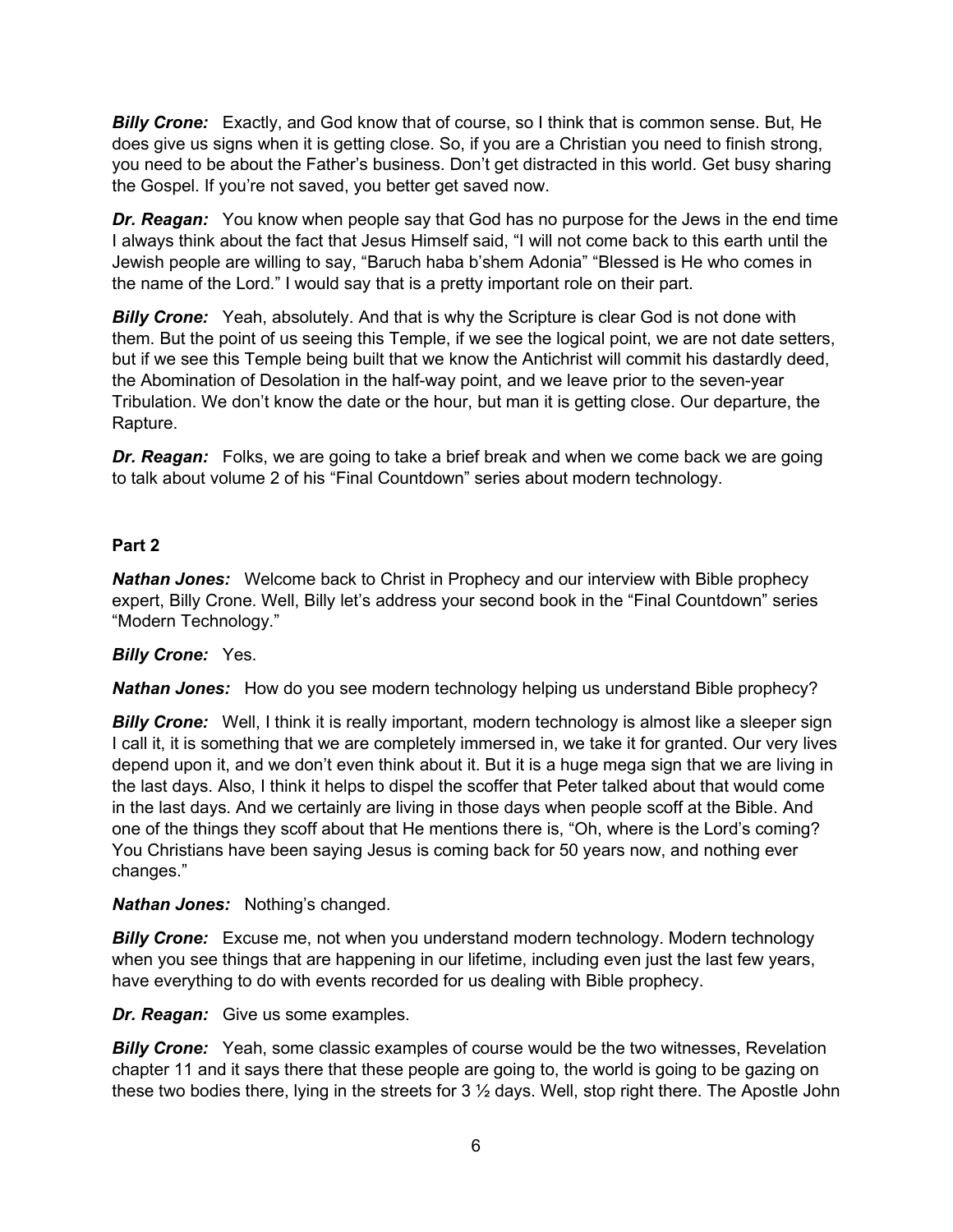is writing this approximately 2,000 years ago, and I'm just guessing, but he must have been going, "How in the world is that going to happen?"

*Dr. Reagan:* Yeah, how can the whole world watch two people die.

**Billy Crone:** You and in our lifetime, right, what's happened? We can watch anything we want. Anywhere around the world of any event. It is satellite technology. Not only satellite technology, bring in internet technology which allows you to stream.

*Nathan Jones:* Cell phones, cameras.

*Billy Crone:* And those are recent inventions. Never here before in the history of mankind. But they are here today. And they allow you to do exactly what that text says.

*Nathan Jones:* And you brought up the fact that once the world sees the two witnesses killed they start sharing presents and sending them to each other around the world. How do they do that in such a short amount of time. Amazon?

**Billy Crone:** Yeah, no seriously I really think that is all part of it because you keep reading, they're not just watching, the world is so wicked at that point in time that they are celebrating the death of these two righteous witnesses. And that is a whole another topic. But, it says there, and they send, and the context is global, they send celebratory gifts over the death of these guys. And you are like, what a second? Again, put yourself back to 2,000 years ago. How are you going to send a gift around the world? And again, the context is  $3\frac{1}{2}$  days. It's like that ain't going to happen.

#### *Nathan Jones:* No.

*Billy Crone:* But guess what? You and I we can send anything we want, anywhere around the world, and not in just 3  $\frac{1}{2}$  days. You can get third day air, second day air, first day air. And then now you mentioned Amazon. Amazon man, they beat everybody.

*Nathan Jones:* A drone shows up.

**Billy Crone:** You've got drones that can drop it off. You can do it in an hour or less.

*Dr. Reagan:* You made a humorous comment about John saying, "Well, I don't understand that." You know.

#### *Billy Crone:* Yeah.

*Dr. Reagan:* Well, that is a good point because the prophets did not always understand the prophecies they were writing. Daniel gets to the end of Daniel in chapter 12 and says, "Lord, I don't understand these things, what do they mean?" He said, "Cool it, it's not for you to understand."

#### *Billy Crone:* Exactly.

**Dr. Reagan:** And He told Jeremiah the same thing, it will be understood when the time comes for it to be understood. That's one of the reasons we know we are in the season of the Lord's return. We are understanding prophecies we never understood before.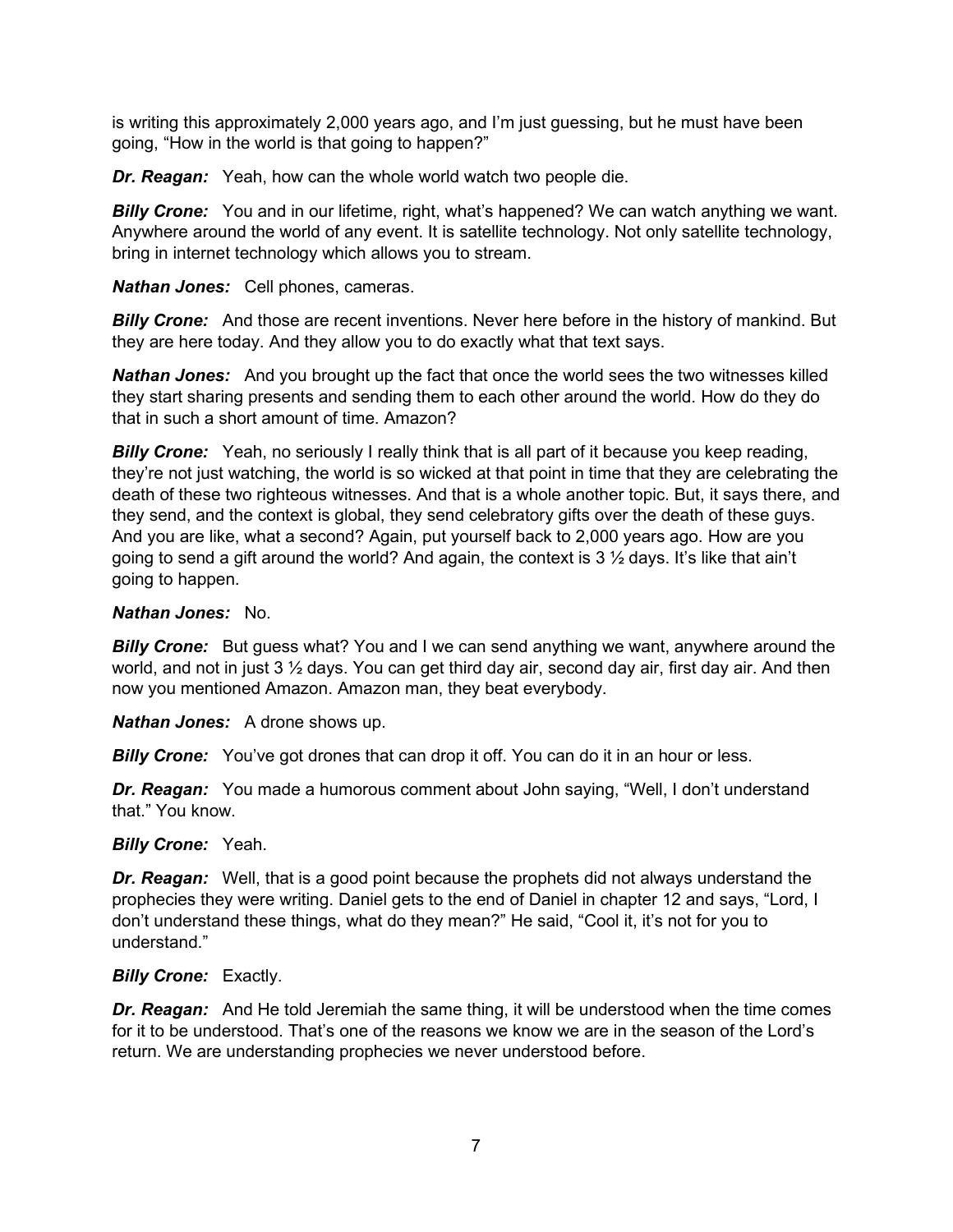*Billy Crone:* Exactly. Which tells you again, modern technology, when you pay attention to everything we take for granted: technology, broadcast, all kinds of things, the internet, computers.

*Dr. Reagan:* Let's take one of those prophecies for example. In the book of Revelation, it says that the false prophet is going to make an image of the Antichrist that will seem to come alive.

*Billy Crone:* Yeah.

*Dr. Reagan:* Tell us about that.

*Billy Crone:* Yeah, we have a whole section dealing with hologram technology, not just hologram technology.

*Dr. Reagan:* Which is amazing.

**Billy Crone:** But 3-D hologram technology. In fact, it is so complex people don't even put two and two together, unfortunately, because they're not reading the Bible, and certainly not studying Bible prophecy. But you are going, wait a second, first of all it is an image, and it is an image that apparently has a global outreach. And it is an image that can speak and cause anybody if you don't do what he says, he's going to give an order and you are going to die. And you are like, what? What is going on there?

#### *Nathan Jones:* And they worship it.

**Billy Crone:** And they worship it. But, listen what's going on today? What's the latest rage in the world? Is they are bringing not just singers back, but dead singers back. Michael Jackson, Tupac, Elvis, Frank Sinatra, of course we live in Vegas, and they are literally bringing them back on stage. They look totally real. It is just an image, but people what do they do? They worship. Ah, these idols.

#### *Nathan Jones:* They go crazy.

**Billy Crone:** And politicians are using the same technology. And you put that all together and you are going like, "Man, these things could be broadcast all around the world." And you are going like? Man, even that, even the image that is mentioned there, certainly, we have the technology to pull off a global event like that. It's amazing. But I've got to share one things we have one whole section there on just on this baby right here.

#### *Nathan Jones:* Cellphones.

*Billy Crone:* That people take for granted, one whole message on just the cellphone. What does this have to do with Bible prophecy? Well, think about it. And what I draw from is certainly Revelation 13, and Matthew 24. Revelation 13 tells us that the Antichrist and the false prophet that they are basically at this point in the seven-year Tribulation micro-managing the planet. Because it says there that they are going to give out an order, you worship this image, or you take this mark, if you don't do it you're not only going to be shut out of the system, you can't buy and sell, but you're also you're going to die if you don't worship, right? If you don't worship this image you're going to be killed. Now, you put yourself in Matthew 24 it talks about people who followed, the followers of God, that they are going to be hated and persecuted, they are going to be killed. And you are going like, "Well, wait a second so, how is the Antichrist when he gives the order, 'Worship me,' you know whatever, how is he going to know who, and it is a global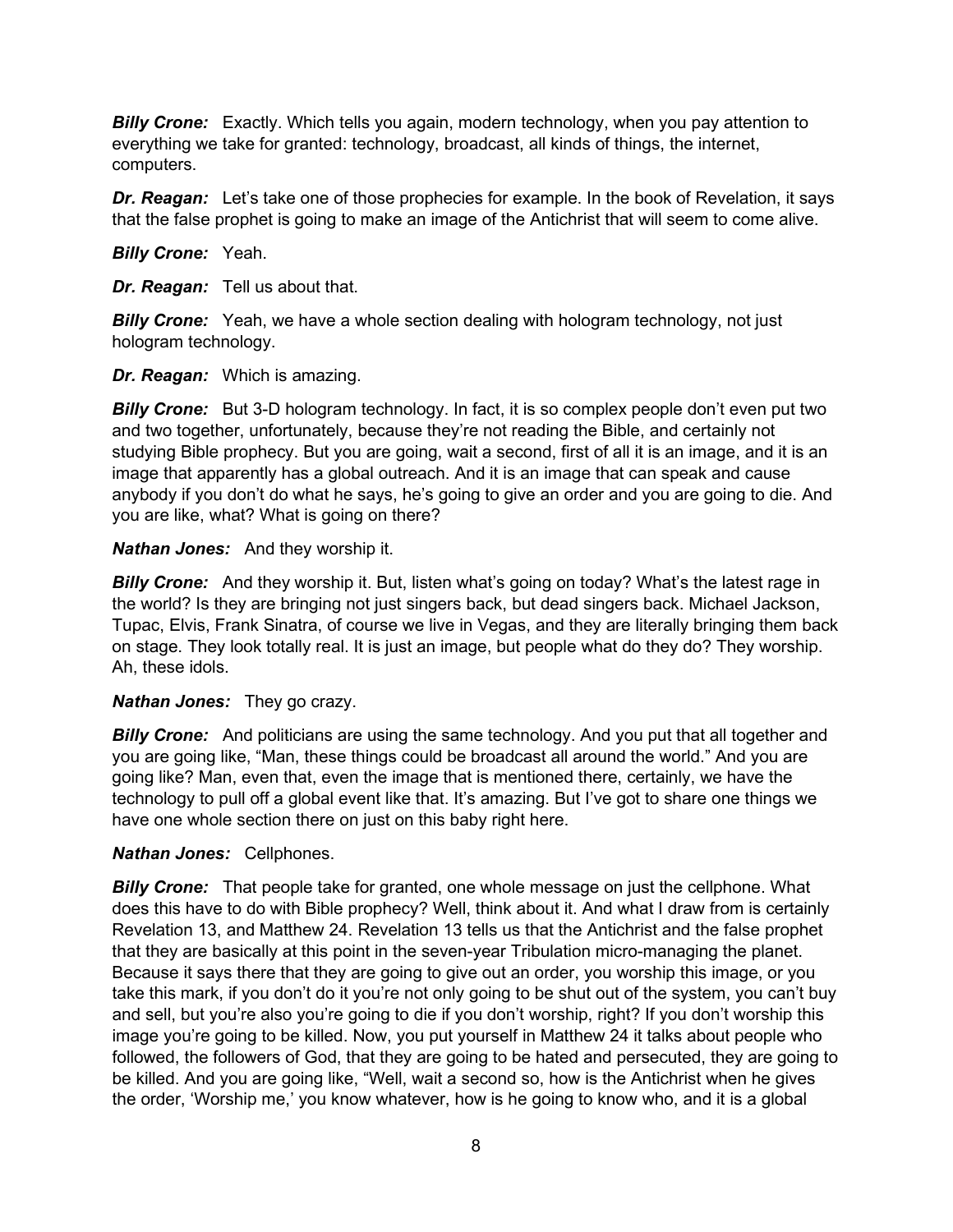basis, anywhere on the planet whether somebody said, 'I'm not going to worship you.'" Or whatever.

*Nathan Jones:* Yeah, that is a good question.

*Billy Crone:* And not only know who chooses to not worship him, but he is going to give an order to take them out. And you are like, so you got to not only know who said, yes, and who didn't. You got to know exactly where they're out to go and find them and take them out. Right here. This baby that we pay for, right now it is coming out it is secular, this thing is not just a cellphone, this is the world's biggest big brother tracking, listening device ever invented in the history of mankind.

**Dr. Reagan:** I remember a few years ago reading about a criminal in New York State, New York City in fact who had committed a crime and he sent, he kidnapped somebody, and he sent a photo of the person he had kidnapped to the police. He didn't know the photo contains all the information about where he is located.

*Billy Crone:* Yeah, oh, yeah.

*Dr. Reagan:* Exactly where he is located.

**Billy Crone:** Well, exactly. In fact, we expose that, right now these are the easiest devices, anybody around the world can hack into your phone. And it isn't just to get your data, which we store on here our financial information, our personal information, e-mails, photos. You know. But at the same time, they can access the microphone on this, and this thing can become a bugging device. They can tap in and listen. And we demonstrate this, this is not wackyjoe.com, conspiracyguy.org, I hope those are not websites, but, this is in the news, they are admitting this that they can turn it, and no light comes on, no nothing. And all of a sudden this thing, and everyone's got to have one, even kids.

*Nathan Jones:* And they know where you are at all times.

**Billy Crone:** And they can listen in. And it's not just listening in, we also demonstrate they can turn on the camera. So, they can listen, they can watch anywhere around the world. Now, again, go back to Bible prophecy. How is he going to know if people obey or not? Everybody's got a phone, he'll know exactly every conversation.

*Dr. Reagan:* I turn my GPS on, I have to incase I lose my phone, or if I'm on a map trying to find something. But when I turn it on, what really bugs me is I'll get a message that says, "How did you enjoy your meal at Chick-fil-A?"

*Billy Crone:* Yeah.

*Dr. Reagan:* It knows where I ate.

*Billy Crone:* It knows where you are. And this is whole another topic, we have another expose on social media, which is also tied into to apps and things that you download. But the social media, Facebook, I call Tracebook because it is developing massive global profile. And they are over like 2 ½ billion people have a Facebook account, that is not counting Twitter, Instagram, or any of that stuff. And they are building massive profiles. But this is also connected with this baby. But that's why we expose that they are listening to you, in real time, on your phone, because you are having a conversation with somebody and we give many examples from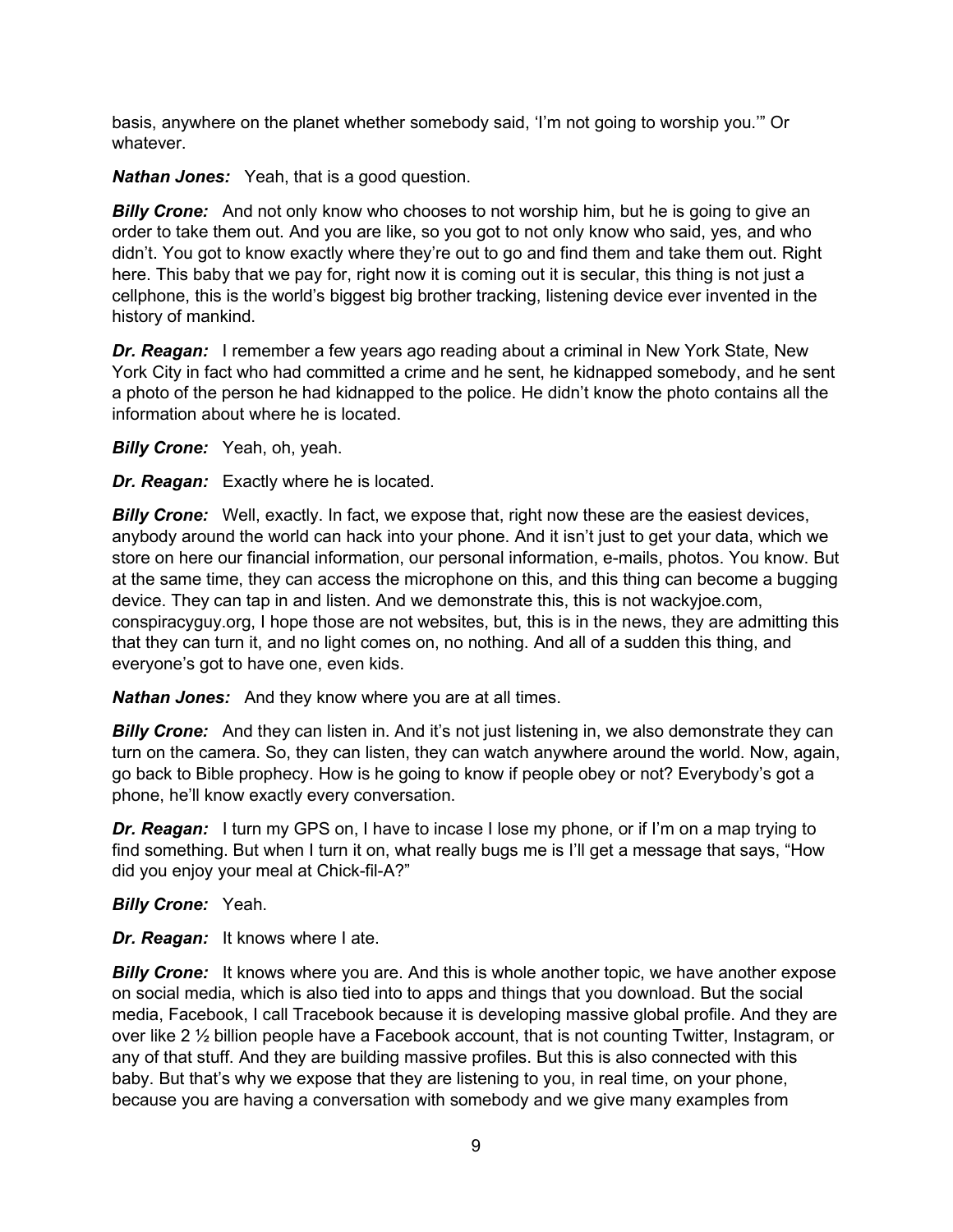secular people. And they are going, "Yeah, that is kind of funny. I mean we were talking about mattresses and the next thing I went to my phone my Facebook popped up, and here's a mattress from Amazon.com." And we laugh about that.

### *Dr. Reagan:* Boy, that is scary.

*Billy Crone:* But stop and think about, that means, that means, it is not a conspiracy theory, your phone is listening to you, it is watching you. And of course, they are using it for targeted advertising, which is bad enough. But again, put yourself, fast-forward into the seven-year Tribulation, on a global basis somebody is going to give an order, you need to worship this image, or you are going to die. Yeah, how is he going to know? I'm sitting there in my living room, not me, but somebody in the seven-year Tribulation. "I'm not going to worship that guy, whatever." They'll know exactly what you just said. They other half of this is not just listening and watching, it is a tracking device. We actually demonstrated this, this was on Fox News and we shared the clip, but they even tested it with the phones. They even, not only turned into airplane mode, they even took out the SIM card and they were able to demonstrate, and the guy went around Washington D.C. and you can see the whole thing. And he came back, and he put it into a device before it uploaded up to the internet, shut the Wi-Fi off so it had no signal, so you are thinking, well it can't track me. They plugged it back in and as soon as it got an internet signal they saw it was tracking everything. They not only knew exactly where he was, it even predicted how many steps. It even predicted when he got in and out of the car. That's with the functions shut off and the SIM card out. So, this is the world's biggest not just listening and monitoring device, it is a tracking device, and you need both of those in play if somebody on a global basis is going to know who worships and who doesn't, and you'll know their exact location to take them out. That's never been here before in the history of mankind, but it is right here, right now, and we take it for granted.

*Nathan Jones:* Well, what do you think, I got to visit your church Sunrise Bible Church because I was at a big convention out in Nevada, and it was all about technology. And the big buzz word was artificial intelligence. And you do have a chapter in here on, you have a whole book actually on artificial intelligence. Where do you think that's going as it relates to Bible prophecy?

**Billy Crone:** Man, that is a whole another can of worms. In fact, we are working on right now part 3, volume 3 called--

*Dr. Reagan:* That's going to be your next volume?

**Billy Crone:** "The AI Invasion." It is all on artificial intelligence, we touch on it a little bit here in the second volume.

*Dr. Reagan:* Well, I had a person who didn't like what I was teaching told me I had artificial intelligence. Is that what artificial intelligence is all about?

**Billy Crone:** Unfortunately, no. You'd almost wish that when you understand what is going on with that. But that goes back to another modern technology aspect, Daniel 12 talks about an increase of travel to and fro, but also this increase of information. Even the secularists are saying, this information, again we have so much information we don't know what to do with. We have information at our fingertips around the world that people in their whole lifetime, we got more information in one day then they would get in their whole lifetime. It's nuts. But we have so